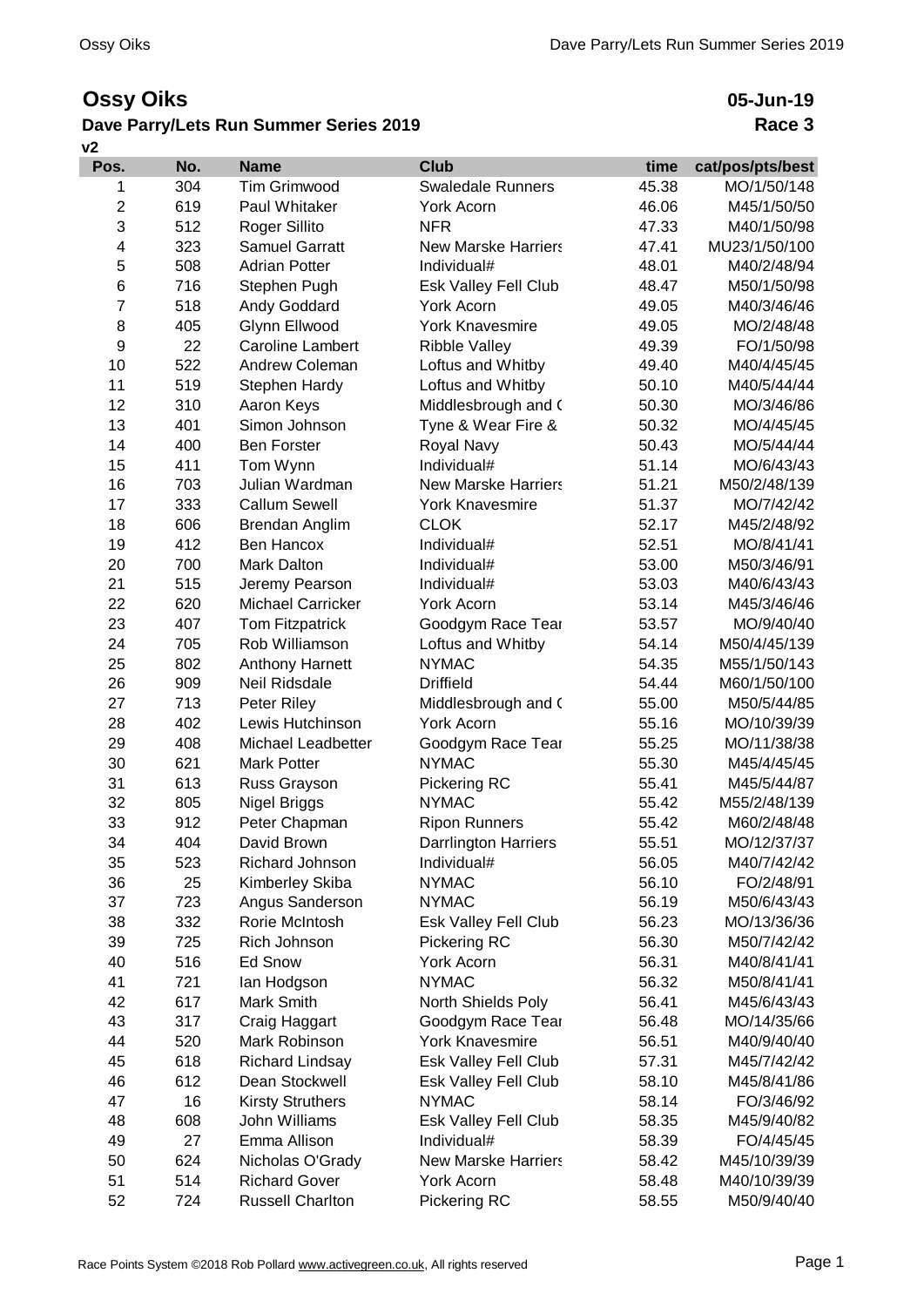| 54<br>622<br><b>Matthew Driscoll</b><br>59.18<br>Individual#<br>M45/11/38/38<br>55<br>517<br>David Barrett<br><b>Acorn York</b><br>59.27<br>M40/11/38/38<br>56<br>21<br>Laura Havis<br>Middlesbrough AC<br>59.33<br>FU23/1/50/100<br>722<br>57<br>Paul Havis<br>Individual#<br>59.42<br>M50/10/39/39<br>58<br>711<br><b>Mark Evans</b><br>Middlesbrough and (<br>59.55<br>M50/11/38/77<br>59<br>610<br>Paul Levett<br><b>NYMAC</b><br>60.00<br>M45/12/37/77<br>60<br>151<br><b>NYMAC</b><br>60.14<br>Diane Jobson<br>F45/1/50/100<br>403<br>61<br>Individual#<br>60.17<br>Michael Boyd<br>MO/16/33/33<br>62<br>950<br><b>Bob Mitchell</b><br>Individual#<br>60.18<br>M65/1/50/98<br>811<br>63<br><b>Marc Davies</b><br>60.41<br><b>Thirsk and Sowerby</b><br>M55/3/46/86<br>64<br>801<br><b>Mick Clarke</b><br>60.50<br>Loftus and Whitby<br>M55/4/45/88<br>65<br>719<br>Martin Shackleton<br><b>NYMAC</b><br>62.05<br>M50/12/37/37<br>66<br>509<br>62.45<br>Chris Jameson<br>Individual#<br>M40/12/37/79<br>67<br>277<br>Val Clarke<br><b>Darlington Harriers</b><br>62.52<br>F60/1/50/100<br>68<br>820<br>Mark David<br>62.57<br>Nidd Valley<br>M55/5/44/44<br>902<br>69<br><b>NYMAC</b><br>63.26<br>Mark Edwards<br>M60/3/46/91<br>70<br>157<br>63.48<br>Nicola Young<br><b>Darlington Harriers</b><br>F45/2/48/48<br>71<br>814<br>64.12<br>David Hughes<br><b>NYMAC</b><br>M55/6/43/141<br>72<br>409<br><b>Thomas Davison</b><br>64.32<br>Individual#<br>MO/17/32/32<br>73<br>623<br>Gary Wilkinson<br>M45/13/36/36<br><b>Thirsk and Sowerby</b><br>64.43<br>74<br>100<br>65.15<br>Caroline Graham<br><b>Swaledale Runners</b><br>F40/1/50/146<br>75<br>406<br>Individual#<br>65.18<br><b>Priyan Mistry</b><br>MO/18/31/31<br>76<br>156<br>Individual#<br>66.46<br>Jenny Hall<br>F45/3/46/46<br>77<br>31<br>Jill Clapp<br>Individual#<br>66.59<br>FO/5/44/44<br>78<br>720<br>David Holmes<br><b>Stockton Striders</b><br>67.24<br>M50/13/36/36<br><b>NYMAC</b><br>79<br>903<br>Jim Robson<br>67.27<br>M60/4/45/89<br>952<br>80<br><b>Robert Lillie</b><br>Scarborough AC<br>67.47<br>M65/2/48/98<br>81<br>32<br>FO/6/43/43<br>Rebecca Maylett<br>Goodgym Race Tear<br>67.54<br>82<br>710<br><b>Swift Tees</b><br>Kevin Murray<br>68.07<br>M50/14/35/70<br>83<br>955<br>68.16<br>Geoffrey Usher<br>Individual#<br>M65/3/46/46<br>84<br>707<br><b>FRA</b><br>Paul Haydon<br>68.20<br>M50/15/34/72<br>85<br>809<br>William Gayter<br><b>NYMAC</b><br>68.35<br>M55/7/42/80<br>5<br>86<br>Georgina McDonald<br><b>NYMAC</b><br>68.43<br>FO/7/42/81<br>87<br>30<br>Melanie Ellwood<br>York Knavesmire<br>68.49<br>FO/8/41/41<br>88<br>200<br>Helen Ashworth<br>68.59<br>F50/1/50/150<br><b>Thirsk and Sowerby</b><br>89<br>253<br><b>NYMAC</b><br>69.40<br>F55/1/50/96<br><b>Sharon Gayter</b><br>90<br>35<br>Individual#<br>69.52<br>FO/9/40/40<br>Sam King<br>91<br>819<br>David Robinson<br><b>NYMAC</b><br>70.02<br>M55/8/41/41<br>92<br>150<br><b>Trudy Morrice</b><br>Thirsk and Sowerby<br>70.45<br>F45/4/45/93<br>93<br>26<br>Lauren Martin<br>71.38<br>Individual#<br>FU23/2/48/48<br>94<br>701<br><b>NYMAC</b><br>Philip Coleman<br>71.47<br>M50/16/33/67<br>95<br>109<br><b>Kelly Martin</b><br>Individual#<br>71.56<br>F40/2/48/92<br>96<br>Paul Cutler<br>807<br>Individual#<br>72.31<br>M55/9/40/76<br>97<br>34<br>Laura Bennett<br>York Acorn<br>74.48<br>FO/10/39/39<br>98<br>976<br>Michael Hetherton<br>Pickering RC<br>74.59<br>M70/1/50/50<br>99<br>15<br>Goodgym Race Tear<br>75.11<br>Joanne Laycock<br>FO/11/38/74<br><b>NYMAC</b><br>100<br>275<br>Anne Robson<br>75.29<br>F60/2/48/96<br>101<br>155<br><b>Bec Horner</b><br>76.58<br>Goodgym Race Tear<br>F45/5/44/44<br>6<br>102<br>Julia Ansbro<br><b>Stockton Striders</b><br>78.01<br>FO/12/37/71<br>Esk Valley Fell Club<br>103<br>812<br>lan Robinson<br>80.05<br>M55/10/39/76*<br>104<br>905<br><b>Geoff Hine</b><br>82.49<br>Esk Valley Fell Club<br>M60/5/44/129<br>105<br>28<br><b>NYMAC</b><br>86.44<br>FO/13/36/36<br>Katarzyna Carter | 53    | 410 | <b>Tim McKenzie</b> | Goodgym Race Tear | 59.12 | MO/15/34/34 |
|---------------------------------------------------------------------------------------------------------------------------------------------------------------------------------------------------------------------------------------------------------------------------------------------------------------------------------------------------------------------------------------------------------------------------------------------------------------------------------------------------------------------------------------------------------------------------------------------------------------------------------------------------------------------------------------------------------------------------------------------------------------------------------------------------------------------------------------------------------------------------------------------------------------------------------------------------------------------------------------------------------------------------------------------------------------------------------------------------------------------------------------------------------------------------------------------------------------------------------------------------------------------------------------------------------------------------------------------------------------------------------------------------------------------------------------------------------------------------------------------------------------------------------------------------------------------------------------------------------------------------------------------------------------------------------------------------------------------------------------------------------------------------------------------------------------------------------------------------------------------------------------------------------------------------------------------------------------------------------------------------------------------------------------------------------------------------------------------------------------------------------------------------------------------------------------------------------------------------------------------------------------------------------------------------------------------------------------------------------------------------------------------------------------------------------------------------------------------------------------------------------------------------------------------------------------------------------------------------------------------------------------------------------------------------------------------------------------------------------------------------------------------------------------------------------------------------------------------------------------------------------------------------------------------------------------------------------------------------------------------------------------------------------------------------------------------------------------------------------------------------------------------------------------------------------------------------------------------------------------------------------------------------------------------------------------------------------------------------------------------------------------------------------------------------------------------------------------------------------------------------------------------------------------------------------------------------------------------------------------------------------------------------------------------------------------------------------------------------------------------------------------------------------------------------------------------------------------------------------------------------------------------------------------------------------------------------------------------------------------------------------------------------|-------|-----|---------------------|-------------------|-------|-------------|
|                                                                                                                                                                                                                                                                                                                                                                                                                                                                                                                                                                                                                                                                                                                                                                                                                                                                                                                                                                                                                                                                                                                                                                                                                                                                                                                                                                                                                                                                                                                                                                                                                                                                                                                                                                                                                                                                                                                                                                                                                                                                                                                                                                                                                                                                                                                                                                                                                                                                                                                                                                                                                                                                                                                                                                                                                                                                                                                                                                                                                                                                                                                                                                                                                                                                                                                                                                                                                                                                                                                                                                                                                                                                                                                                                                                                                                                                                                                                                                                                                           |       |     |                     |                   |       |             |
|                                                                                                                                                                                                                                                                                                                                                                                                                                                                                                                                                                                                                                                                                                                                                                                                                                                                                                                                                                                                                                                                                                                                                                                                                                                                                                                                                                                                                                                                                                                                                                                                                                                                                                                                                                                                                                                                                                                                                                                                                                                                                                                                                                                                                                                                                                                                                                                                                                                                                                                                                                                                                                                                                                                                                                                                                                                                                                                                                                                                                                                                                                                                                                                                                                                                                                                                                                                                                                                                                                                                                                                                                                                                                                                                                                                                                                                                                                                                                                                                                           |       |     |                     |                   |       |             |
|                                                                                                                                                                                                                                                                                                                                                                                                                                                                                                                                                                                                                                                                                                                                                                                                                                                                                                                                                                                                                                                                                                                                                                                                                                                                                                                                                                                                                                                                                                                                                                                                                                                                                                                                                                                                                                                                                                                                                                                                                                                                                                                                                                                                                                                                                                                                                                                                                                                                                                                                                                                                                                                                                                                                                                                                                                                                                                                                                                                                                                                                                                                                                                                                                                                                                                                                                                                                                                                                                                                                                                                                                                                                                                                                                                                                                                                                                                                                                                                                                           |       |     |                     |                   |       |             |
|                                                                                                                                                                                                                                                                                                                                                                                                                                                                                                                                                                                                                                                                                                                                                                                                                                                                                                                                                                                                                                                                                                                                                                                                                                                                                                                                                                                                                                                                                                                                                                                                                                                                                                                                                                                                                                                                                                                                                                                                                                                                                                                                                                                                                                                                                                                                                                                                                                                                                                                                                                                                                                                                                                                                                                                                                                                                                                                                                                                                                                                                                                                                                                                                                                                                                                                                                                                                                                                                                                                                                                                                                                                                                                                                                                                                                                                                                                                                                                                                                           |       |     |                     |                   |       |             |
|                                                                                                                                                                                                                                                                                                                                                                                                                                                                                                                                                                                                                                                                                                                                                                                                                                                                                                                                                                                                                                                                                                                                                                                                                                                                                                                                                                                                                                                                                                                                                                                                                                                                                                                                                                                                                                                                                                                                                                                                                                                                                                                                                                                                                                                                                                                                                                                                                                                                                                                                                                                                                                                                                                                                                                                                                                                                                                                                                                                                                                                                                                                                                                                                                                                                                                                                                                                                                                                                                                                                                                                                                                                                                                                                                                                                                                                                                                                                                                                                                           |       |     |                     |                   |       |             |
|                                                                                                                                                                                                                                                                                                                                                                                                                                                                                                                                                                                                                                                                                                                                                                                                                                                                                                                                                                                                                                                                                                                                                                                                                                                                                                                                                                                                                                                                                                                                                                                                                                                                                                                                                                                                                                                                                                                                                                                                                                                                                                                                                                                                                                                                                                                                                                                                                                                                                                                                                                                                                                                                                                                                                                                                                                                                                                                                                                                                                                                                                                                                                                                                                                                                                                                                                                                                                                                                                                                                                                                                                                                                                                                                                                                                                                                                                                                                                                                                                           |       |     |                     |                   |       |             |
|                                                                                                                                                                                                                                                                                                                                                                                                                                                                                                                                                                                                                                                                                                                                                                                                                                                                                                                                                                                                                                                                                                                                                                                                                                                                                                                                                                                                                                                                                                                                                                                                                                                                                                                                                                                                                                                                                                                                                                                                                                                                                                                                                                                                                                                                                                                                                                                                                                                                                                                                                                                                                                                                                                                                                                                                                                                                                                                                                                                                                                                                                                                                                                                                                                                                                                                                                                                                                                                                                                                                                                                                                                                                                                                                                                                                                                                                                                                                                                                                                           |       |     |                     |                   |       |             |
|                                                                                                                                                                                                                                                                                                                                                                                                                                                                                                                                                                                                                                                                                                                                                                                                                                                                                                                                                                                                                                                                                                                                                                                                                                                                                                                                                                                                                                                                                                                                                                                                                                                                                                                                                                                                                                                                                                                                                                                                                                                                                                                                                                                                                                                                                                                                                                                                                                                                                                                                                                                                                                                                                                                                                                                                                                                                                                                                                                                                                                                                                                                                                                                                                                                                                                                                                                                                                                                                                                                                                                                                                                                                                                                                                                                                                                                                                                                                                                                                                           |       |     |                     |                   |       |             |
|                                                                                                                                                                                                                                                                                                                                                                                                                                                                                                                                                                                                                                                                                                                                                                                                                                                                                                                                                                                                                                                                                                                                                                                                                                                                                                                                                                                                                                                                                                                                                                                                                                                                                                                                                                                                                                                                                                                                                                                                                                                                                                                                                                                                                                                                                                                                                                                                                                                                                                                                                                                                                                                                                                                                                                                                                                                                                                                                                                                                                                                                                                                                                                                                                                                                                                                                                                                                                                                                                                                                                                                                                                                                                                                                                                                                                                                                                                                                                                                                                           |       |     |                     |                   |       |             |
|                                                                                                                                                                                                                                                                                                                                                                                                                                                                                                                                                                                                                                                                                                                                                                                                                                                                                                                                                                                                                                                                                                                                                                                                                                                                                                                                                                                                                                                                                                                                                                                                                                                                                                                                                                                                                                                                                                                                                                                                                                                                                                                                                                                                                                                                                                                                                                                                                                                                                                                                                                                                                                                                                                                                                                                                                                                                                                                                                                                                                                                                                                                                                                                                                                                                                                                                                                                                                                                                                                                                                                                                                                                                                                                                                                                                                                                                                                                                                                                                                           |       |     |                     |                   |       |             |
|                                                                                                                                                                                                                                                                                                                                                                                                                                                                                                                                                                                                                                                                                                                                                                                                                                                                                                                                                                                                                                                                                                                                                                                                                                                                                                                                                                                                                                                                                                                                                                                                                                                                                                                                                                                                                                                                                                                                                                                                                                                                                                                                                                                                                                                                                                                                                                                                                                                                                                                                                                                                                                                                                                                                                                                                                                                                                                                                                                                                                                                                                                                                                                                                                                                                                                                                                                                                                                                                                                                                                                                                                                                                                                                                                                                                                                                                                                                                                                                                                           |       |     |                     |                   |       |             |
|                                                                                                                                                                                                                                                                                                                                                                                                                                                                                                                                                                                                                                                                                                                                                                                                                                                                                                                                                                                                                                                                                                                                                                                                                                                                                                                                                                                                                                                                                                                                                                                                                                                                                                                                                                                                                                                                                                                                                                                                                                                                                                                                                                                                                                                                                                                                                                                                                                                                                                                                                                                                                                                                                                                                                                                                                                                                                                                                                                                                                                                                                                                                                                                                                                                                                                                                                                                                                                                                                                                                                                                                                                                                                                                                                                                                                                                                                                                                                                                                                           |       |     |                     |                   |       |             |
|                                                                                                                                                                                                                                                                                                                                                                                                                                                                                                                                                                                                                                                                                                                                                                                                                                                                                                                                                                                                                                                                                                                                                                                                                                                                                                                                                                                                                                                                                                                                                                                                                                                                                                                                                                                                                                                                                                                                                                                                                                                                                                                                                                                                                                                                                                                                                                                                                                                                                                                                                                                                                                                                                                                                                                                                                                                                                                                                                                                                                                                                                                                                                                                                                                                                                                                                                                                                                                                                                                                                                                                                                                                                                                                                                                                                                                                                                                                                                                                                                           |       |     |                     |                   |       |             |
|                                                                                                                                                                                                                                                                                                                                                                                                                                                                                                                                                                                                                                                                                                                                                                                                                                                                                                                                                                                                                                                                                                                                                                                                                                                                                                                                                                                                                                                                                                                                                                                                                                                                                                                                                                                                                                                                                                                                                                                                                                                                                                                                                                                                                                                                                                                                                                                                                                                                                                                                                                                                                                                                                                                                                                                                                                                                                                                                                                                                                                                                                                                                                                                                                                                                                                                                                                                                                                                                                                                                                                                                                                                                                                                                                                                                                                                                                                                                                                                                                           |       |     |                     |                   |       |             |
|                                                                                                                                                                                                                                                                                                                                                                                                                                                                                                                                                                                                                                                                                                                                                                                                                                                                                                                                                                                                                                                                                                                                                                                                                                                                                                                                                                                                                                                                                                                                                                                                                                                                                                                                                                                                                                                                                                                                                                                                                                                                                                                                                                                                                                                                                                                                                                                                                                                                                                                                                                                                                                                                                                                                                                                                                                                                                                                                                                                                                                                                                                                                                                                                                                                                                                                                                                                                                                                                                                                                                                                                                                                                                                                                                                                                                                                                                                                                                                                                                           |       |     |                     |                   |       |             |
|                                                                                                                                                                                                                                                                                                                                                                                                                                                                                                                                                                                                                                                                                                                                                                                                                                                                                                                                                                                                                                                                                                                                                                                                                                                                                                                                                                                                                                                                                                                                                                                                                                                                                                                                                                                                                                                                                                                                                                                                                                                                                                                                                                                                                                                                                                                                                                                                                                                                                                                                                                                                                                                                                                                                                                                                                                                                                                                                                                                                                                                                                                                                                                                                                                                                                                                                                                                                                                                                                                                                                                                                                                                                                                                                                                                                                                                                                                                                                                                                                           |       |     |                     |                   |       |             |
|                                                                                                                                                                                                                                                                                                                                                                                                                                                                                                                                                                                                                                                                                                                                                                                                                                                                                                                                                                                                                                                                                                                                                                                                                                                                                                                                                                                                                                                                                                                                                                                                                                                                                                                                                                                                                                                                                                                                                                                                                                                                                                                                                                                                                                                                                                                                                                                                                                                                                                                                                                                                                                                                                                                                                                                                                                                                                                                                                                                                                                                                                                                                                                                                                                                                                                                                                                                                                                                                                                                                                                                                                                                                                                                                                                                                                                                                                                                                                                                                                           |       |     |                     |                   |       |             |
|                                                                                                                                                                                                                                                                                                                                                                                                                                                                                                                                                                                                                                                                                                                                                                                                                                                                                                                                                                                                                                                                                                                                                                                                                                                                                                                                                                                                                                                                                                                                                                                                                                                                                                                                                                                                                                                                                                                                                                                                                                                                                                                                                                                                                                                                                                                                                                                                                                                                                                                                                                                                                                                                                                                                                                                                                                                                                                                                                                                                                                                                                                                                                                                                                                                                                                                                                                                                                                                                                                                                                                                                                                                                                                                                                                                                                                                                                                                                                                                                                           |       |     |                     |                   |       |             |
|                                                                                                                                                                                                                                                                                                                                                                                                                                                                                                                                                                                                                                                                                                                                                                                                                                                                                                                                                                                                                                                                                                                                                                                                                                                                                                                                                                                                                                                                                                                                                                                                                                                                                                                                                                                                                                                                                                                                                                                                                                                                                                                                                                                                                                                                                                                                                                                                                                                                                                                                                                                                                                                                                                                                                                                                                                                                                                                                                                                                                                                                                                                                                                                                                                                                                                                                                                                                                                                                                                                                                                                                                                                                                                                                                                                                                                                                                                                                                                                                                           |       |     |                     |                   |       |             |
|                                                                                                                                                                                                                                                                                                                                                                                                                                                                                                                                                                                                                                                                                                                                                                                                                                                                                                                                                                                                                                                                                                                                                                                                                                                                                                                                                                                                                                                                                                                                                                                                                                                                                                                                                                                                                                                                                                                                                                                                                                                                                                                                                                                                                                                                                                                                                                                                                                                                                                                                                                                                                                                                                                                                                                                                                                                                                                                                                                                                                                                                                                                                                                                                                                                                                                                                                                                                                                                                                                                                                                                                                                                                                                                                                                                                                                                                                                                                                                                                                           |       |     |                     |                   |       |             |
|                                                                                                                                                                                                                                                                                                                                                                                                                                                                                                                                                                                                                                                                                                                                                                                                                                                                                                                                                                                                                                                                                                                                                                                                                                                                                                                                                                                                                                                                                                                                                                                                                                                                                                                                                                                                                                                                                                                                                                                                                                                                                                                                                                                                                                                                                                                                                                                                                                                                                                                                                                                                                                                                                                                                                                                                                                                                                                                                                                                                                                                                                                                                                                                                                                                                                                                                                                                                                                                                                                                                                                                                                                                                                                                                                                                                                                                                                                                                                                                                                           |       |     |                     |                   |       |             |
|                                                                                                                                                                                                                                                                                                                                                                                                                                                                                                                                                                                                                                                                                                                                                                                                                                                                                                                                                                                                                                                                                                                                                                                                                                                                                                                                                                                                                                                                                                                                                                                                                                                                                                                                                                                                                                                                                                                                                                                                                                                                                                                                                                                                                                                                                                                                                                                                                                                                                                                                                                                                                                                                                                                                                                                                                                                                                                                                                                                                                                                                                                                                                                                                                                                                                                                                                                                                                                                                                                                                                                                                                                                                                                                                                                                                                                                                                                                                                                                                                           |       |     |                     |                   |       |             |
|                                                                                                                                                                                                                                                                                                                                                                                                                                                                                                                                                                                                                                                                                                                                                                                                                                                                                                                                                                                                                                                                                                                                                                                                                                                                                                                                                                                                                                                                                                                                                                                                                                                                                                                                                                                                                                                                                                                                                                                                                                                                                                                                                                                                                                                                                                                                                                                                                                                                                                                                                                                                                                                                                                                                                                                                                                                                                                                                                                                                                                                                                                                                                                                                                                                                                                                                                                                                                                                                                                                                                                                                                                                                                                                                                                                                                                                                                                                                                                                                                           |       |     |                     |                   |       |             |
|                                                                                                                                                                                                                                                                                                                                                                                                                                                                                                                                                                                                                                                                                                                                                                                                                                                                                                                                                                                                                                                                                                                                                                                                                                                                                                                                                                                                                                                                                                                                                                                                                                                                                                                                                                                                                                                                                                                                                                                                                                                                                                                                                                                                                                                                                                                                                                                                                                                                                                                                                                                                                                                                                                                                                                                                                                                                                                                                                                                                                                                                                                                                                                                                                                                                                                                                                                                                                                                                                                                                                                                                                                                                                                                                                                                                                                                                                                                                                                                                                           |       |     |                     |                   |       |             |
|                                                                                                                                                                                                                                                                                                                                                                                                                                                                                                                                                                                                                                                                                                                                                                                                                                                                                                                                                                                                                                                                                                                                                                                                                                                                                                                                                                                                                                                                                                                                                                                                                                                                                                                                                                                                                                                                                                                                                                                                                                                                                                                                                                                                                                                                                                                                                                                                                                                                                                                                                                                                                                                                                                                                                                                                                                                                                                                                                                                                                                                                                                                                                                                                                                                                                                                                                                                                                                                                                                                                                                                                                                                                                                                                                                                                                                                                                                                                                                                                                           |       |     |                     |                   |       |             |
|                                                                                                                                                                                                                                                                                                                                                                                                                                                                                                                                                                                                                                                                                                                                                                                                                                                                                                                                                                                                                                                                                                                                                                                                                                                                                                                                                                                                                                                                                                                                                                                                                                                                                                                                                                                                                                                                                                                                                                                                                                                                                                                                                                                                                                                                                                                                                                                                                                                                                                                                                                                                                                                                                                                                                                                                                                                                                                                                                                                                                                                                                                                                                                                                                                                                                                                                                                                                                                                                                                                                                                                                                                                                                                                                                                                                                                                                                                                                                                                                                           |       |     |                     |                   |       |             |
|                                                                                                                                                                                                                                                                                                                                                                                                                                                                                                                                                                                                                                                                                                                                                                                                                                                                                                                                                                                                                                                                                                                                                                                                                                                                                                                                                                                                                                                                                                                                                                                                                                                                                                                                                                                                                                                                                                                                                                                                                                                                                                                                                                                                                                                                                                                                                                                                                                                                                                                                                                                                                                                                                                                                                                                                                                                                                                                                                                                                                                                                                                                                                                                                                                                                                                                                                                                                                                                                                                                                                                                                                                                                                                                                                                                                                                                                                                                                                                                                                           |       |     |                     |                   |       |             |
|                                                                                                                                                                                                                                                                                                                                                                                                                                                                                                                                                                                                                                                                                                                                                                                                                                                                                                                                                                                                                                                                                                                                                                                                                                                                                                                                                                                                                                                                                                                                                                                                                                                                                                                                                                                                                                                                                                                                                                                                                                                                                                                                                                                                                                                                                                                                                                                                                                                                                                                                                                                                                                                                                                                                                                                                                                                                                                                                                                                                                                                                                                                                                                                                                                                                                                                                                                                                                                                                                                                                                                                                                                                                                                                                                                                                                                                                                                                                                                                                                           |       |     |                     |                   |       |             |
|                                                                                                                                                                                                                                                                                                                                                                                                                                                                                                                                                                                                                                                                                                                                                                                                                                                                                                                                                                                                                                                                                                                                                                                                                                                                                                                                                                                                                                                                                                                                                                                                                                                                                                                                                                                                                                                                                                                                                                                                                                                                                                                                                                                                                                                                                                                                                                                                                                                                                                                                                                                                                                                                                                                                                                                                                                                                                                                                                                                                                                                                                                                                                                                                                                                                                                                                                                                                                                                                                                                                                                                                                                                                                                                                                                                                                                                                                                                                                                                                                           |       |     |                     |                   |       |             |
|                                                                                                                                                                                                                                                                                                                                                                                                                                                                                                                                                                                                                                                                                                                                                                                                                                                                                                                                                                                                                                                                                                                                                                                                                                                                                                                                                                                                                                                                                                                                                                                                                                                                                                                                                                                                                                                                                                                                                                                                                                                                                                                                                                                                                                                                                                                                                                                                                                                                                                                                                                                                                                                                                                                                                                                                                                                                                                                                                                                                                                                                                                                                                                                                                                                                                                                                                                                                                                                                                                                                                                                                                                                                                                                                                                                                                                                                                                                                                                                                                           |       |     |                     |                   |       |             |
|                                                                                                                                                                                                                                                                                                                                                                                                                                                                                                                                                                                                                                                                                                                                                                                                                                                                                                                                                                                                                                                                                                                                                                                                                                                                                                                                                                                                                                                                                                                                                                                                                                                                                                                                                                                                                                                                                                                                                                                                                                                                                                                                                                                                                                                                                                                                                                                                                                                                                                                                                                                                                                                                                                                                                                                                                                                                                                                                                                                                                                                                                                                                                                                                                                                                                                                                                                                                                                                                                                                                                                                                                                                                                                                                                                                                                                                                                                                                                                                                                           |       |     |                     |                   |       |             |
|                                                                                                                                                                                                                                                                                                                                                                                                                                                                                                                                                                                                                                                                                                                                                                                                                                                                                                                                                                                                                                                                                                                                                                                                                                                                                                                                                                                                                                                                                                                                                                                                                                                                                                                                                                                                                                                                                                                                                                                                                                                                                                                                                                                                                                                                                                                                                                                                                                                                                                                                                                                                                                                                                                                                                                                                                                                                                                                                                                                                                                                                                                                                                                                                                                                                                                                                                                                                                                                                                                                                                                                                                                                                                                                                                                                                                                                                                                                                                                                                                           |       |     |                     |                   |       |             |
|                                                                                                                                                                                                                                                                                                                                                                                                                                                                                                                                                                                                                                                                                                                                                                                                                                                                                                                                                                                                                                                                                                                                                                                                                                                                                                                                                                                                                                                                                                                                                                                                                                                                                                                                                                                                                                                                                                                                                                                                                                                                                                                                                                                                                                                                                                                                                                                                                                                                                                                                                                                                                                                                                                                                                                                                                                                                                                                                                                                                                                                                                                                                                                                                                                                                                                                                                                                                                                                                                                                                                                                                                                                                                                                                                                                                                                                                                                                                                                                                                           |       |     |                     |                   |       |             |
|                                                                                                                                                                                                                                                                                                                                                                                                                                                                                                                                                                                                                                                                                                                                                                                                                                                                                                                                                                                                                                                                                                                                                                                                                                                                                                                                                                                                                                                                                                                                                                                                                                                                                                                                                                                                                                                                                                                                                                                                                                                                                                                                                                                                                                                                                                                                                                                                                                                                                                                                                                                                                                                                                                                                                                                                                                                                                                                                                                                                                                                                                                                                                                                                                                                                                                                                                                                                                                                                                                                                                                                                                                                                                                                                                                                                                                                                                                                                                                                                                           |       |     |                     |                   |       |             |
|                                                                                                                                                                                                                                                                                                                                                                                                                                                                                                                                                                                                                                                                                                                                                                                                                                                                                                                                                                                                                                                                                                                                                                                                                                                                                                                                                                                                                                                                                                                                                                                                                                                                                                                                                                                                                                                                                                                                                                                                                                                                                                                                                                                                                                                                                                                                                                                                                                                                                                                                                                                                                                                                                                                                                                                                                                                                                                                                                                                                                                                                                                                                                                                                                                                                                                                                                                                                                                                                                                                                                                                                                                                                                                                                                                                                                                                                                                                                                                                                                           |       |     |                     |                   |       |             |
|                                                                                                                                                                                                                                                                                                                                                                                                                                                                                                                                                                                                                                                                                                                                                                                                                                                                                                                                                                                                                                                                                                                                                                                                                                                                                                                                                                                                                                                                                                                                                                                                                                                                                                                                                                                                                                                                                                                                                                                                                                                                                                                                                                                                                                                                                                                                                                                                                                                                                                                                                                                                                                                                                                                                                                                                                                                                                                                                                                                                                                                                                                                                                                                                                                                                                                                                                                                                                                                                                                                                                                                                                                                                                                                                                                                                                                                                                                                                                                                                                           |       |     |                     |                   |       |             |
|                                                                                                                                                                                                                                                                                                                                                                                                                                                                                                                                                                                                                                                                                                                                                                                                                                                                                                                                                                                                                                                                                                                                                                                                                                                                                                                                                                                                                                                                                                                                                                                                                                                                                                                                                                                                                                                                                                                                                                                                                                                                                                                                                                                                                                                                                                                                                                                                                                                                                                                                                                                                                                                                                                                                                                                                                                                                                                                                                                                                                                                                                                                                                                                                                                                                                                                                                                                                                                                                                                                                                                                                                                                                                                                                                                                                                                                                                                                                                                                                                           |       |     |                     |                   |       |             |
|                                                                                                                                                                                                                                                                                                                                                                                                                                                                                                                                                                                                                                                                                                                                                                                                                                                                                                                                                                                                                                                                                                                                                                                                                                                                                                                                                                                                                                                                                                                                                                                                                                                                                                                                                                                                                                                                                                                                                                                                                                                                                                                                                                                                                                                                                                                                                                                                                                                                                                                                                                                                                                                                                                                                                                                                                                                                                                                                                                                                                                                                                                                                                                                                                                                                                                                                                                                                                                                                                                                                                                                                                                                                                                                                                                                                                                                                                                                                                                                                                           |       |     |                     |                   |       |             |
|                                                                                                                                                                                                                                                                                                                                                                                                                                                                                                                                                                                                                                                                                                                                                                                                                                                                                                                                                                                                                                                                                                                                                                                                                                                                                                                                                                                                                                                                                                                                                                                                                                                                                                                                                                                                                                                                                                                                                                                                                                                                                                                                                                                                                                                                                                                                                                                                                                                                                                                                                                                                                                                                                                                                                                                                                                                                                                                                                                                                                                                                                                                                                                                                                                                                                                                                                                                                                                                                                                                                                                                                                                                                                                                                                                                                                                                                                                                                                                                                                           |       |     |                     |                   |       |             |
|                                                                                                                                                                                                                                                                                                                                                                                                                                                                                                                                                                                                                                                                                                                                                                                                                                                                                                                                                                                                                                                                                                                                                                                                                                                                                                                                                                                                                                                                                                                                                                                                                                                                                                                                                                                                                                                                                                                                                                                                                                                                                                                                                                                                                                                                                                                                                                                                                                                                                                                                                                                                                                                                                                                                                                                                                                                                                                                                                                                                                                                                                                                                                                                                                                                                                                                                                                                                                                                                                                                                                                                                                                                                                                                                                                                                                                                                                                                                                                                                                           |       |     |                     |                   |       |             |
|                                                                                                                                                                                                                                                                                                                                                                                                                                                                                                                                                                                                                                                                                                                                                                                                                                                                                                                                                                                                                                                                                                                                                                                                                                                                                                                                                                                                                                                                                                                                                                                                                                                                                                                                                                                                                                                                                                                                                                                                                                                                                                                                                                                                                                                                                                                                                                                                                                                                                                                                                                                                                                                                                                                                                                                                                                                                                                                                                                                                                                                                                                                                                                                                                                                                                                                                                                                                                                                                                                                                                                                                                                                                                                                                                                                                                                                                                                                                                                                                                           |       |     |                     |                   |       |             |
|                                                                                                                                                                                                                                                                                                                                                                                                                                                                                                                                                                                                                                                                                                                                                                                                                                                                                                                                                                                                                                                                                                                                                                                                                                                                                                                                                                                                                                                                                                                                                                                                                                                                                                                                                                                                                                                                                                                                                                                                                                                                                                                                                                                                                                                                                                                                                                                                                                                                                                                                                                                                                                                                                                                                                                                                                                                                                                                                                                                                                                                                                                                                                                                                                                                                                                                                                                                                                                                                                                                                                                                                                                                                                                                                                                                                                                                                                                                                                                                                                           |       |     |                     |                   |       |             |
|                                                                                                                                                                                                                                                                                                                                                                                                                                                                                                                                                                                                                                                                                                                                                                                                                                                                                                                                                                                                                                                                                                                                                                                                                                                                                                                                                                                                                                                                                                                                                                                                                                                                                                                                                                                                                                                                                                                                                                                                                                                                                                                                                                                                                                                                                                                                                                                                                                                                                                                                                                                                                                                                                                                                                                                                                                                                                                                                                                                                                                                                                                                                                                                                                                                                                                                                                                                                                                                                                                                                                                                                                                                                                                                                                                                                                                                                                                                                                                                                                           |       |     |                     |                   |       |             |
|                                                                                                                                                                                                                                                                                                                                                                                                                                                                                                                                                                                                                                                                                                                                                                                                                                                                                                                                                                                                                                                                                                                                                                                                                                                                                                                                                                                                                                                                                                                                                                                                                                                                                                                                                                                                                                                                                                                                                                                                                                                                                                                                                                                                                                                                                                                                                                                                                                                                                                                                                                                                                                                                                                                                                                                                                                                                                                                                                                                                                                                                                                                                                                                                                                                                                                                                                                                                                                                                                                                                                                                                                                                                                                                                                                                                                                                                                                                                                                                                                           |       |     |                     |                   |       |             |
|                                                                                                                                                                                                                                                                                                                                                                                                                                                                                                                                                                                                                                                                                                                                                                                                                                                                                                                                                                                                                                                                                                                                                                                                                                                                                                                                                                                                                                                                                                                                                                                                                                                                                                                                                                                                                                                                                                                                                                                                                                                                                                                                                                                                                                                                                                                                                                                                                                                                                                                                                                                                                                                                                                                                                                                                                                                                                                                                                                                                                                                                                                                                                                                                                                                                                                                                                                                                                                                                                                                                                                                                                                                                                                                                                                                                                                                                                                                                                                                                                           |       |     |                     |                   |       |             |
|                                                                                                                                                                                                                                                                                                                                                                                                                                                                                                                                                                                                                                                                                                                                                                                                                                                                                                                                                                                                                                                                                                                                                                                                                                                                                                                                                                                                                                                                                                                                                                                                                                                                                                                                                                                                                                                                                                                                                                                                                                                                                                                                                                                                                                                                                                                                                                                                                                                                                                                                                                                                                                                                                                                                                                                                                                                                                                                                                                                                                                                                                                                                                                                                                                                                                                                                                                                                                                                                                                                                                                                                                                                                                                                                                                                                                                                                                                                                                                                                                           |       |     |                     |                   |       |             |
|                                                                                                                                                                                                                                                                                                                                                                                                                                                                                                                                                                                                                                                                                                                                                                                                                                                                                                                                                                                                                                                                                                                                                                                                                                                                                                                                                                                                                                                                                                                                                                                                                                                                                                                                                                                                                                                                                                                                                                                                                                                                                                                                                                                                                                                                                                                                                                                                                                                                                                                                                                                                                                                                                                                                                                                                                                                                                                                                                                                                                                                                                                                                                                                                                                                                                                                                                                                                                                                                                                                                                                                                                                                                                                                                                                                                                                                                                                                                                                                                                           |       |     |                     |                   |       |             |
|                                                                                                                                                                                                                                                                                                                                                                                                                                                                                                                                                                                                                                                                                                                                                                                                                                                                                                                                                                                                                                                                                                                                                                                                                                                                                                                                                                                                                                                                                                                                                                                                                                                                                                                                                                                                                                                                                                                                                                                                                                                                                                                                                                                                                                                                                                                                                                                                                                                                                                                                                                                                                                                                                                                                                                                                                                                                                                                                                                                                                                                                                                                                                                                                                                                                                                                                                                                                                                                                                                                                                                                                                                                                                                                                                                                                                                                                                                                                                                                                                           |       |     |                     |                   |       |             |
|                                                                                                                                                                                                                                                                                                                                                                                                                                                                                                                                                                                                                                                                                                                                                                                                                                                                                                                                                                                                                                                                                                                                                                                                                                                                                                                                                                                                                                                                                                                                                                                                                                                                                                                                                                                                                                                                                                                                                                                                                                                                                                                                                                                                                                                                                                                                                                                                                                                                                                                                                                                                                                                                                                                                                                                                                                                                                                                                                                                                                                                                                                                                                                                                                                                                                                                                                                                                                                                                                                                                                                                                                                                                                                                                                                                                                                                                                                                                                                                                                           |       |     |                     |                   |       |             |
|                                                                                                                                                                                                                                                                                                                                                                                                                                                                                                                                                                                                                                                                                                                                                                                                                                                                                                                                                                                                                                                                                                                                                                                                                                                                                                                                                                                                                                                                                                                                                                                                                                                                                                                                                                                                                                                                                                                                                                                                                                                                                                                                                                                                                                                                                                                                                                                                                                                                                                                                                                                                                                                                                                                                                                                                                                                                                                                                                                                                                                                                                                                                                                                                                                                                                                                                                                                                                                                                                                                                                                                                                                                                                                                                                                                                                                                                                                                                                                                                                           |       |     |                     |                   |       |             |
|                                                                                                                                                                                                                                                                                                                                                                                                                                                                                                                                                                                                                                                                                                                                                                                                                                                                                                                                                                                                                                                                                                                                                                                                                                                                                                                                                                                                                                                                                                                                                                                                                                                                                                                                                                                                                                                                                                                                                                                                                                                                                                                                                                                                                                                                                                                                                                                                                                                                                                                                                                                                                                                                                                                                                                                                                                                                                                                                                                                                                                                                                                                                                                                                                                                                                                                                                                                                                                                                                                                                                                                                                                                                                                                                                                                                                                                                                                                                                                                                                           |       |     |                     |                   |       |             |
|                                                                                                                                                                                                                                                                                                                                                                                                                                                                                                                                                                                                                                                                                                                                                                                                                                                                                                                                                                                                                                                                                                                                                                                                                                                                                                                                                                                                                                                                                                                                                                                                                                                                                                                                                                                                                                                                                                                                                                                                                                                                                                                                                                                                                                                                                                                                                                                                                                                                                                                                                                                                                                                                                                                                                                                                                                                                                                                                                                                                                                                                                                                                                                                                                                                                                                                                                                                                                                                                                                                                                                                                                                                                                                                                                                                                                                                                                                                                                                                                                           |       |     |                     |                   |       |             |
|                                                                                                                                                                                                                                                                                                                                                                                                                                                                                                                                                                                                                                                                                                                                                                                                                                                                                                                                                                                                                                                                                                                                                                                                                                                                                                                                                                                                                                                                                                                                                                                                                                                                                                                                                                                                                                                                                                                                                                                                                                                                                                                                                                                                                                                                                                                                                                                                                                                                                                                                                                                                                                                                                                                                                                                                                                                                                                                                                                                                                                                                                                                                                                                                                                                                                                                                                                                                                                                                                                                                                                                                                                                                                                                                                                                                                                                                                                                                                                                                                           | (End) |     |                     |                   |       |             |